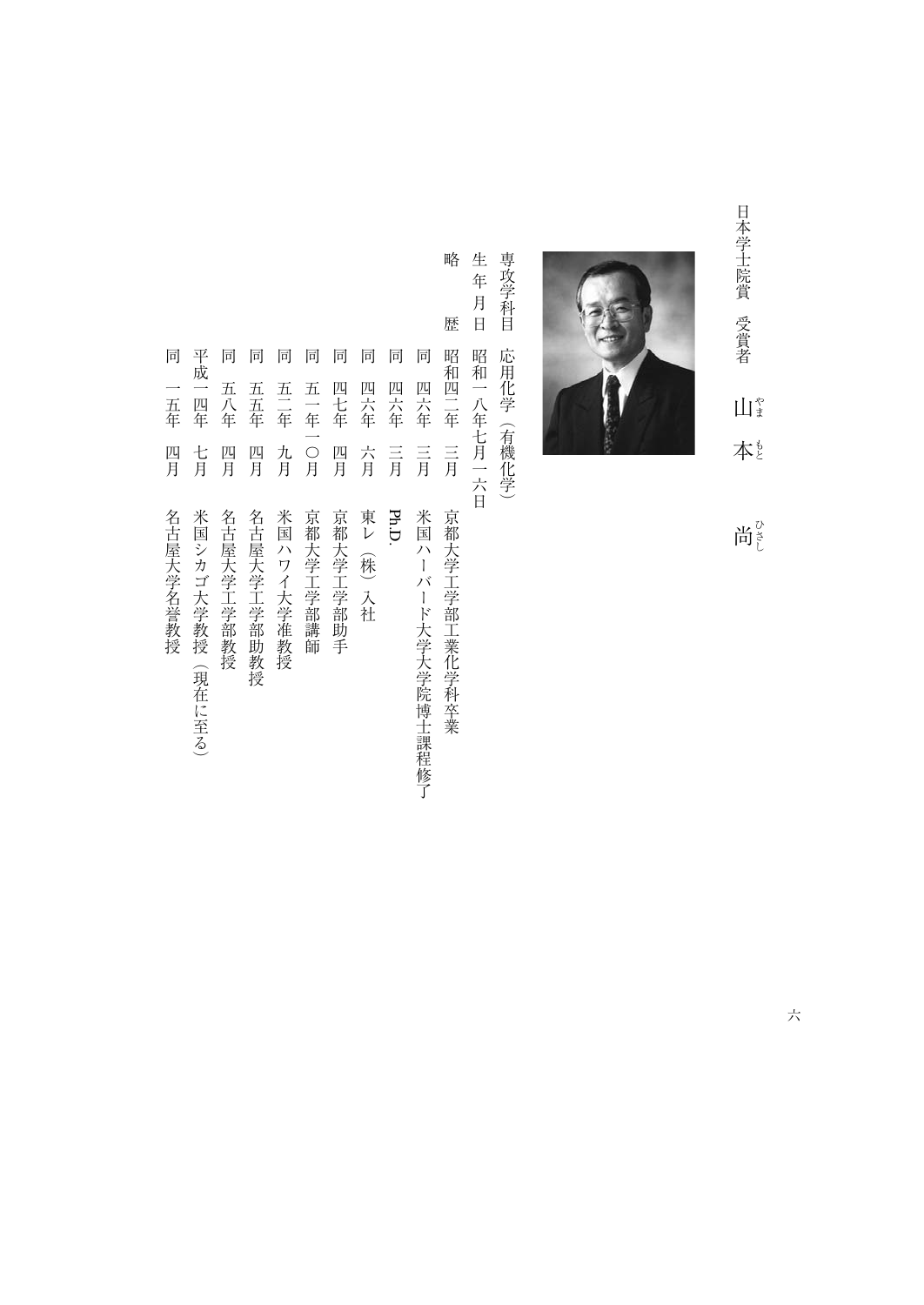日本学士院賞 受賞者 「日本学生活」 コーリード ミ 玉 たまおこうへい 尾# 皓ら 平命



専攻学科目 専攻学科目有機金属化学、有機合成化学 有機金属化学、有機合成化学

生年月日 生年月日昭和一七年一〇月三一日 昭和一七年一〇月三一日

略

- 略歴昭和四〇年三月京都大学工学部合成化学科卒業 歴 昭和四〇年 三月 京都大学工学部合成化学科卒業
- 同 同四二年三月京都大学大学院工学研究科修士課程修了 四年 言 京都大学大学院工学研究科修士課程修了
- 同四五年四月京都大学工学部助手 四五年 四月 京都大学工学部助手

同

- 同 同四六年七月工学博士 四六年 七月 工学博士
- 同 一年一月,我们的学校,我们的学校,我们的学校,我们的学校,我们的学校,我们的学校,我们的学校,我们的学校,我们的学校,我们的学校,我们的学校,我们的学校,我们的学校 六一年一二月 京都大学工学部助教授
- 平成 平成五年四月亮 化二十四烯烷 医二十四烯烷 医二十四烯烷 医二十四烯烷 医二十四烯烷 医二十四烯烷 医二十四烯烷 医二十四烯烷 医二十四烯烷 医二十四烯烷 医二十四烯烷 五年 四月 京都大学化学研究所教授
- 同一七年四月京都大学名誉教授 一七年 四月 京都大学名誉教授

同

同

一七年 四月 独立行政法人理化学研究所フロンティア研究システム長(現在に至る)

同一七年四月独立行政法人理化学研究所フロンティア研究システム長(現在に至る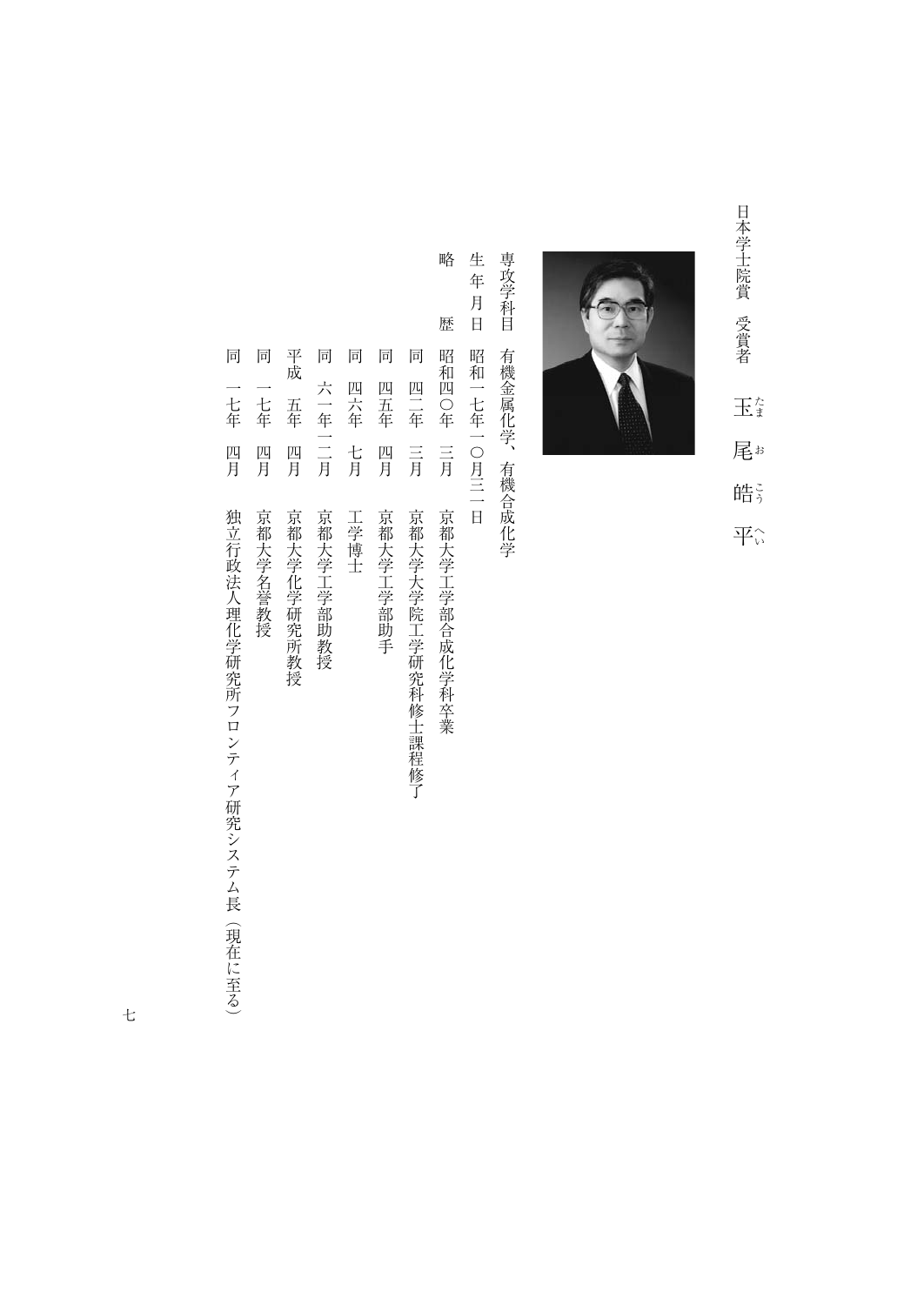| る。<br>山本<br>尚、<br>玉尾皓平両氏は、この一般概念をもとに数々の有用 | とは分子設計によって構造と反応性の自在な調整が可能なことであ | ティ<br>ーを導入することができる。この化学において最も特徴的なこ | Eの周辺の立体環境を変化し、またRやLの種類によってはキラリ | の求核性は増大し、一方Lにおいては求電子性が増大する。<br>さらに | の上昇に伴ってイオン化ポテンシャルは低下する。また、<br>置換基尺 | はEが陽性、<br>$\mathbb R$<br>が陰性の方向に増大し、結合電子のエネルギー準位 | 配位化合物の生成により、電子的性質も著しく変化し、結合<br>1の分極 | 的効果が発現する。構造的には E-R の結合が伸長し弱くなる。<br>高 | 位子Lを受容すると高配位化合物 R,EL が生成し、さまざまな化学 | るが、<br>その程度は置換基Rの電子的性質によって増減する。<br>E が配 | 子受容性の空の分子軌道が存在し、<br>中心原子Eはルイス酸性を有す | 有機典型元素化合物(便宜的に R,E と略記)には、<br>共通して電 |  | 研究<br>に対する授賞審査要旨 | 用<br>した化学反応性と物性の開拓」<br>(共同 | の<br>「有機典型元素化合物の高配位能を活 | Ph.D.<br>山本<br>尚氏及び工学博士玉尾皓平氏 |
|-------------------------------------------|--------------------------------|------------------------------------|--------------------------------|------------------------------------|------------------------------------|--------------------------------------------------|-------------------------------------|--------------------------------------|-----------------------------------|-----------------------------------------|------------------------------------|-------------------------------------|--|------------------|----------------------------|------------------------|------------------------------|
|-------------------------------------------|--------------------------------|------------------------------------|--------------------------------|------------------------------------|------------------------------------|--------------------------------------------------|-------------------------------------|--------------------------------------|-----------------------------------|-----------------------------------------|------------------------------------|-------------------------------------|--|------------------|----------------------------|------------------------|------------------------------|

酸触媒の開発」に顕著な貢献が認められる。 設計」を基盤とし、「不斉化学合成への応用」および「環境調和型 ルイス酸触媒および分子性ルイス酸―ブレステッド酸複合型触媒の ニウム、スズ、ジルコニウム化合物などの特性を活かした「分子性 る懸案の諸問題をつぎつぎと解決してきた。とくにホウ素、アルミ 媒をつくることにより、天然および人工有用物質の化学合成におけ この酸触媒を人工的に分子修飾し、環境に優しい多様な分子性酸触 アルミニウムやフッ化ホウ素等のルイス酸が使われてきた。同氏は 酸触媒として歴史的に塩酸や硫酸のようなブレンステッド酸、塩化 素と炭素の結合をつくる反応の大半は、酸触媒によって進行する。 有効なことを世界に先駆けて指摘した。有機化合物の基本となる炭 は、精密に設計した分子性酸触媒が有機化合物の化学合成に極めて ながら、また高い経済性をもって供給する必要がある。山本 尚氏 その際、出発物質から最も効率よく、副生物生成を最少限にとどめ に入手し得る物質から出発し、目的物質をつくり出すことである。 分子構造を理解し、論理的な合成経路を考案した上で、実際に容易 に大きな貢献をもたらした。 な化学反応と機能性物質を開拓し、学術のみならず産業技術の進展 酸触媒の開発」に顕著な貢献が認められる。 「無限」と、「不行学の伝明」とは、「不斉化学会の応用」として、「環境調和型」ということによる。 ルイス酸<br>ルイス酸<br>ルイス酸の分子性ルイス酸の分子性ルイス酸の分子性ルイス酸の分子性ルイス酸の分子性ルイス酸の分子性ルイス酸化物の分子性ルイス酸化物の分子性ルイス酸化物の分子性ルイス酸化物の分子性化物の分子性化物の分子性化物の分子性化物の分子性化物の分子性化物の分子性化物の分子性化物の分子性化物の分子性化物の分子性化物の分子性化物の分子性化物の分子性化物の分子性化物の分子性化物の分子性化物の分子性化物の分子性化物の分子性化物の分子性化物の ニウム、スズ、ジルコニウム化合物などの特性を活かした「分子性 る続案の諸問題をつぼすことになる。とくにホウ素、アルミホウ素、アルミホウ素、アルミホウ素、アルミホウ素、アルミホウ素、アルミホウ素、アルミホウ素、アルミホウ素、アルミホウ素、アルミホウ素、アルミホウ素、アルミホウ素、アル 大統領の化学会により、天然おより、天然の化学会により、天然の化学合成におけることにより、天然の化学合成におけることにより、天然の化学会により、天然の化学合成におけることにより、天然の化学合成におけるこ この酸触媒を人工的に分子修飾し、環境に優しい多様な分子性酸触 アルミニウムやフッ化ホウ素等のルイス酸は、同化ホウ素等のルイス酸は、同化ホウ素等のルイス酸は、同化ホウ素等のルイス酸は、同化ホウ素等のルイス酸は、同化ホウ素等のルイス酸は、同化ホウ素等のルイス酸は、同 酸触媒として歴史的に塩酸や硫酸のようなブレンステッド酸、塩化 大半は、その大半は、酸繊維によって進行する。 または、酸性によって進行する。 または、酸性によって進行する。 または、酸性によっては、酸性によって使用してはない。 または、酸性によって使用している。 または、酸性によって進行する。 たちには、そのような気がある。 ことは、このような淡淡などの基本となる淡淡などの基本となる影響を使っている。 は、精密に関することができることがある。 しかい こうしゅうしゅうしゅぎ しゅうしゅうしゅうしゅ ながら、また高い経済性をもって供給する必要がある。山本尚氏 その際、出発物質から最も効率よく、副生物生成を最少限にとどめ に入手しては、日本の場合の出来し、目的物質をつくり出すことである。 今年 ライン・スター こうしゅうしょう こうしゅうしゅ こうしゅうしゅ こうしゅうしゅ こうしゅうしゅ に大きな貢献をもたらした。 などには、このようなものでは、学術の基本を開拓し、学術の基本を開拓し、学術の基本を開拓し、学術の基本を開拓し、学術の基本を開拓し、学術の基本を開拓し、学術の基本を開拓した。 化学合成とは、実践的に利用し得る化学反応をもとに目的物質の 自然界の酵素触媒反応においては、基質に対して巧みに配位され 化学の にほん いちのう こうしゅう こうしゅう こうしゅう こうしゅう こうしゅう こうしゅう こうしゅう こうしゅう こうしゅう こうしゅう こうしゅう こうしゅう こうしゅう こうしゅう

二元

自然界の ほうしゅう あいこう はんしゅう こうしゅう こうしゅう こうしゅう こうしゅう こうしゅう こうしゅう こうしゅう こうしゅう こうしゅう こうしゅう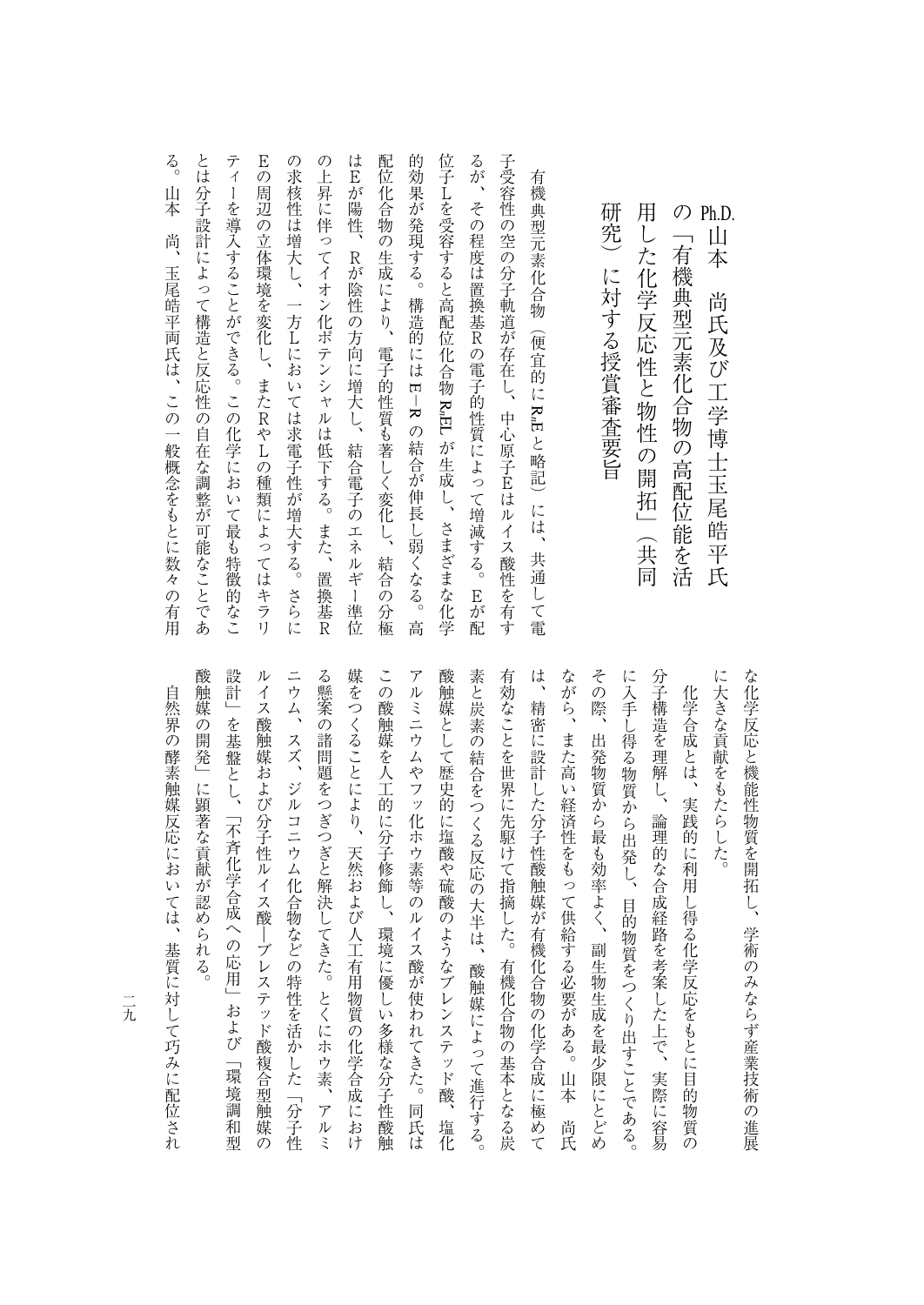ある。山本氏は最も難関とされる炭素―炭素結合の不斉合成をビナ づき、  $\mathop{\vee}\limits_{\circ}^{\mathop{\vee}\limits_{\circ}^{\mathop{\vee}}}$ に、次世代分子性触媒として産業界から大きな注目を集めている。 本氏の酸触媒設計の発想に源流を見出すことができる。この分野の 縮合させ定量的にエステル類を得た。 境調和型触媒反応の開発へと発展させた。例えば、従前の方法に比 媒を用いて効果的に実現した。同氏はさらに、同様の化学原理を環 フトール、アミノ酸、 汎用性の高い不斉合成法の確立は現代有機合成化学の主題の一つで とする。 分子であり、 特定の狭い範囲の基質にのみ活性をもつのに対して、山本触媒は小 設計通りに反応場を提供する。さらに、酵素が巨大な分子量をもち、 たプロトンが、 発展の基礎となる指導原理として学術的に高く評価されるととも に、次世代の大きな注目を集めている。 このこと こうしゅうしょう こうしょうしょう しょうしょう こうしゅうしょう 発展の基礎となる指導原理として学術的に高く評価されるととも 本氏の戦闘に帰属する。この分野の最もある。この分野の最もある。この分野の最もある。この分野の最もある。この分野の最もある。この分野の最もある。この分野の最もある。この分野の最もある。この分野の最もある 縮合させ定量的にエステル類を得た。 し、その場合の細胞を用いて、低温でアルゴールとカルボン酸を用いているのは、低温でアルボン酸を用いているのは、低温でアルボン酸を用いているのは、低温でアルボン酸を用いているのは、低温でアルボン酸を用いて 場合の開発がある。 焼き しゅうしゅう しゅうしゅう しゅうしゅう しゅうしゅうしゅうしゅ **『精神』の「学習を実現」の「学習を実現」の「学習を実現」の「学習を実現」の「学習を実現」の「学習を実現」の「学習を実現」の「学習を実現」の「学習を実現」の「学習を実現」の「学習を実現」の「学習を実現」の「学習を実現」の「** フトール ストール こうしょう アミノス こうしょう こうしょう こうしょう こうしゃ こうしゃ こうしゃ こうしゃ こうしゃ アミノキ アミノキ かんこう こうしゃ アミノキ かんこう こうしゃ こうしゃ こうしゃ アミノキ かんこう こうしゃ アミノキ かんこう こうしゃ アミノキ かんこう こうしゃ こうしゃ こうしゃ 。山本氏は最も驚きのために、その大きな影合の大きな影合の大きな影合の大きな影合の大きな影合の大きな影合の大きな影合の大きな影合の大きな影合の大きな影合の大きな影合の大きな影合の大きな影合の大きな影合の インター アクセス こうしゅう こうしゅう こうしゅう こうしゅう こうしゅう こうしゅう こうしゅう として、生物活性的には、生物活性の制度による。生物活性の制度には、生物活性の制度による。生物活性の制度による。生物活性の制度による。生物活性の制度による。生物活性の制度による。 分子であり、広い範囲の基質に対して高い反応性をもつことを特徴 特定の場合は、自分の基質にのみが特定の基質に対して、自分の基質に対して、自分の基質に対して、自分の基質に対して、自分の基質に対して、自分の基質に対して、自分の基質に対して、自分の基質に対して、自分の基 設計通りに反応場を提供する。さらに、酵素が巨大な分子量をもち、 づき、酸性点が基質官能基と適切に相互作用することにより、人工 い。山本氏の分子性酸触媒は期せずして酵素反応と類似の原理に基 たプロトンが、反応の選択性や特異性に重要な役割を担うことが多 玉尾皓平氏は、 今日世界各地で日常的に用いられている多くの分子性酸触媒は山 格段に少量の触媒を用いて、低温でアルコールとカルボン酸を 玉尾皓平氏は、今日世界各地で日常的に用いられている多くの分子性酸触媒は山 山本氏の分子性酸触媒は期せずして酵素反応と類似の原理に基 酸性点が基質官能基と適切に相互作用することにより、人工 生物活性物質、機能性有機材料の創出、 広い範囲の基質に対して高い反応性をもつことを特徴 反応の選択性や特異性に重要な役割を担うことが多 13おとび 酒石酸等を配位子とするキラルなルイス酸触 14族元素、特にホウ素やケイ素を含む 特にホウ素やケイ素を含む 供給と関連して、

> を認めた。 パイ共役の拡張により赤色を発するが、フッ化物イオンが空軌道に 見 機ケイ素化合物を用いる有機合成化学」である。四配位有機ケイ素 多大な貢献を果たした。同氏の主な研究成果の一つは、「高配位  $\zeta$ る五配位化合物形成によって蛍光の量子収率が二〇倍向上すること になる。一方、類似の四配位ケイ素化合物は、 相互作用して四配位化合物に変換すると、パイ共役が切断され無色 セン置換基を有する三配位ホウ素化合物はその空軌道の存在による 素化合物の合成化学的有用性を飛躍的に高めた。 酸化的切断を受けない、という長年にわたる常識を覆し、有機ケイ 反応の発見は、ケイ素―炭素結合は酸化に対して極めて安定であり ールに変換されることを見いだした。この「玉尾酸化」とよばれる 素―ケイ素結合が容易に過酸化水素で酸化的切断を受けて、アルコ 化合物に陰性基を導入して高配位をとりやすくすることにより、 る五配位化合物形成によっては、そのことは、そのことは、そのことは、そのことは、そのことは、そのことは、そのことは、そのことは、そのことは、そのことは、そのことは、そのことは、そのことは、そのことは、そ になる。一方、類似の四配位ケイ素化合物は、フッ化物イオンによ 相互作用して四配位化合物に変換すると、パイ共役が切断され無色 パイ共党 パイポン ストラン アンディー・アン しゅうしゅう しゅうしゅう こうしゅう こうしゅう こうしゅう こうしゅう こうしゅう こうしゅう こうしゅう こうしゅう セン書 ちゅうしゅ こうしゅうしゅ こうしゅうしゅ こうしゅうしゅ こうしゅうしゅ かいしゅうしゅ し、フッ化物イオンのセンシングは、このアントラングは、このアントラングは、このアントラングは、このアントラングは、このアントラングは、このアントラングは、このアントランダは、このアントランダは、このア 素化合物の合成化学的有用性を飛躍的に高めた。 We can consider the constant of the constant of the constant of the constant of the constant of the constant o 反応の発見は、ケイ素―炭素結合は酸化に対して極めて安定であり ールには、この「玉尾酸化」とは、この「玉尾酸化」とは、この「玉尾酸化」とは、この「玉尾酸化」とは、この「玉尾酸化」とは、この「玉尾酸化」とは、この「玉尾酸化」とは、この「玉尾酸化」とは、この「玉尾酸化 トーム 大きな スープ・スープ こうしゅう こうしゅうしゅ アルコール・アルコール 化合物に陰性基を導入して高配位をとりやすくすることにより、炭 人名の こうしょう こうしょう こうしゅう こうしゅう こうしゅう こうしゅう こうしゅう こうしゅう こうしゅう こうしゅう こうしゅう こうしゅう こうしゅう こうしゅう 大なことには、「高配位有限に、「高配位有限」の一つは、「高配位有限」の「高配位有限」ということによる。 し、有機能開発における多様な新機能開発における多様な新機能開発における多様な新機能開発における多様な新機能開発における多様な新機能開発における多様な新機能開発における多様な新機能開発における多様な新機 玉尾氏による典型元素化合物の配位数変化と光物性の関連の発 フッ化物イオンのセンシングは注目に値する。三個のアントラ 有機合成化学から機能性物質創製にわたる多様な新機能開発に 玉尾氏による 一般な こうしゃ こうしゅう こうしゅう こうしゅう こうしゅう こうしゅう こうしゅう フッ化物イオンによ 炭 有

受容性の高い化合物であることを明らかにした。さらに、この特徴 軌道間相互作用によって極端に低い最低空軌道レベルをもち、 ついて しゅうしゅう こうしゅう こうしゅう こうしゅう こうしゅう こうしょう こうしょう こうしょう こうしょう こうしょう したい しゅうしょう しゅうしゅう こうしゅう こうしゅう こうしゅう こうしゅう こうしゅう こうしゅう こうしゅう こうしゅう こうしゅう こうしゅう こうしゅう さらに同氏は、含ケイ素5員環化合物シロールがケイ素に特有な さらに こうしょう こうしょう こうしょう こうしょう こうしょう こうしゃ こうしゃ こうしゃ アイス・コーヒー こうしゃ アイス・コーヒー かんこう かんしゃ アイス・コーヒー かんこう かんしゃ 電子

 $\ddot{\phantom{a}}$ 

有機化合物の反応性 あいまつ かいしゅう こうしゅう こうしゅう こうしゅう こうしゅう こうしゅう こうしゅう こうしゅう こうしゅう こうしゅう こうしゅう こうしゅう こうしゅう

有機化合物の反応性および光物性制御において新しい概念を提出

 $\equiv$ 三〇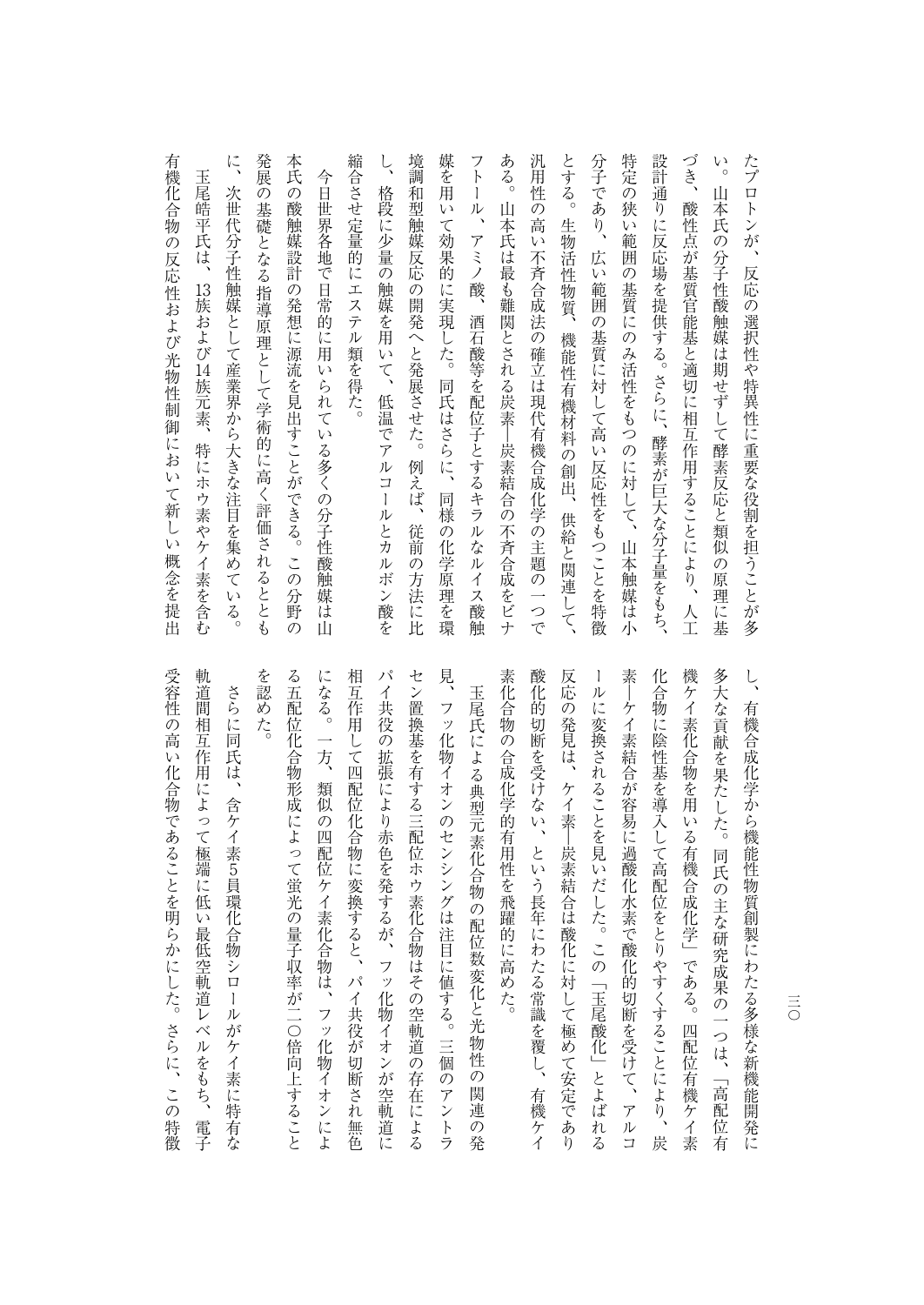| 編集長<br>編集長<br>編集長  | ŏ.<br>$\mathcal{L}$<br>Ġ.<br>Main Group Metals in Organic Synthesis (2005)<br>Science of Synthesis, Vol. 7 (2004) Thieme<br>Lewis acid in Organic Synthesis (2000)<br>他<br>四編<br><b>VCH &amp; Wiley</b><br><b>VCH &amp; Wiley</b> |
|--------------------|-----------------------------------------------------------------------------------------------------------------------------------------------------------------------------------------------------------------------------------|
| 編集幹事               | Ċ,<br>4.<br>Comprehensive Asymmetric Catalysis (1999)<br>Lewis Acid Reagents: A Practical Approach (1999)<br>Springer-Verlag<br>Oxford University Press 編集長                                                                       |
| 編集幹事、<br>編集長<br>執筆 | Ņ,<br>ب<br>実験化学講座二六巻 (一九九二) 丸善株式会社<br>金属反応剤を用いる不斉化学合成(一九九三)<br>日本化学会                                                                                                                                                              |
| 編集幹事、<br>執筆        | 歩に先導的な役割を果してきた。<br>山本<br>Ι<br>⊢.<br>パワーノート有機化学(一九九一)<br>編集、<br>尚氏主要な著書及び論文目録<br>執筆<br>広川書店                                                                                                                                        |
|                    | ながら、<br>さらに有機合成化学の力を駆使して、分子性物質科学の進                                                                                                                                                                                                |
|                    | 氏は、<br>常に典型元素化合物の高い電子受容能力や高配位能に着目し                                                                                                                                                                                                |
|                    | ィスプレーを搭載した携帯電話の販売を促した。以上のように玉尾                                                                                                                                                                                                    |
|                    | 構造をパイ共役電子系に組み込む一般的方法の開発に初めて成功し<br>た。企業との共同開発により EL 発光素子への応用の道を拓き、2,5<br>-ジピリジルシロール誘導体を電子輸送剤とする小型フルカラーデ                                                                                                                            |

 $^\infty$ 

Enantioselective

Aldol

Reaction

<u>ຊ</u> Tin

Enolates

with

Aldehydes

**Catalyzed** 

 $\mathsf{\tilde{a}}$ 

A.

Yanagisawa,

BINAP−Silver(I)BINAP-Silver(I) Complex

Y.

Matsumoto

, H.

Nakashima,

K.

Asakawa,

*H.* 

*Yamamoto,*

 *J.*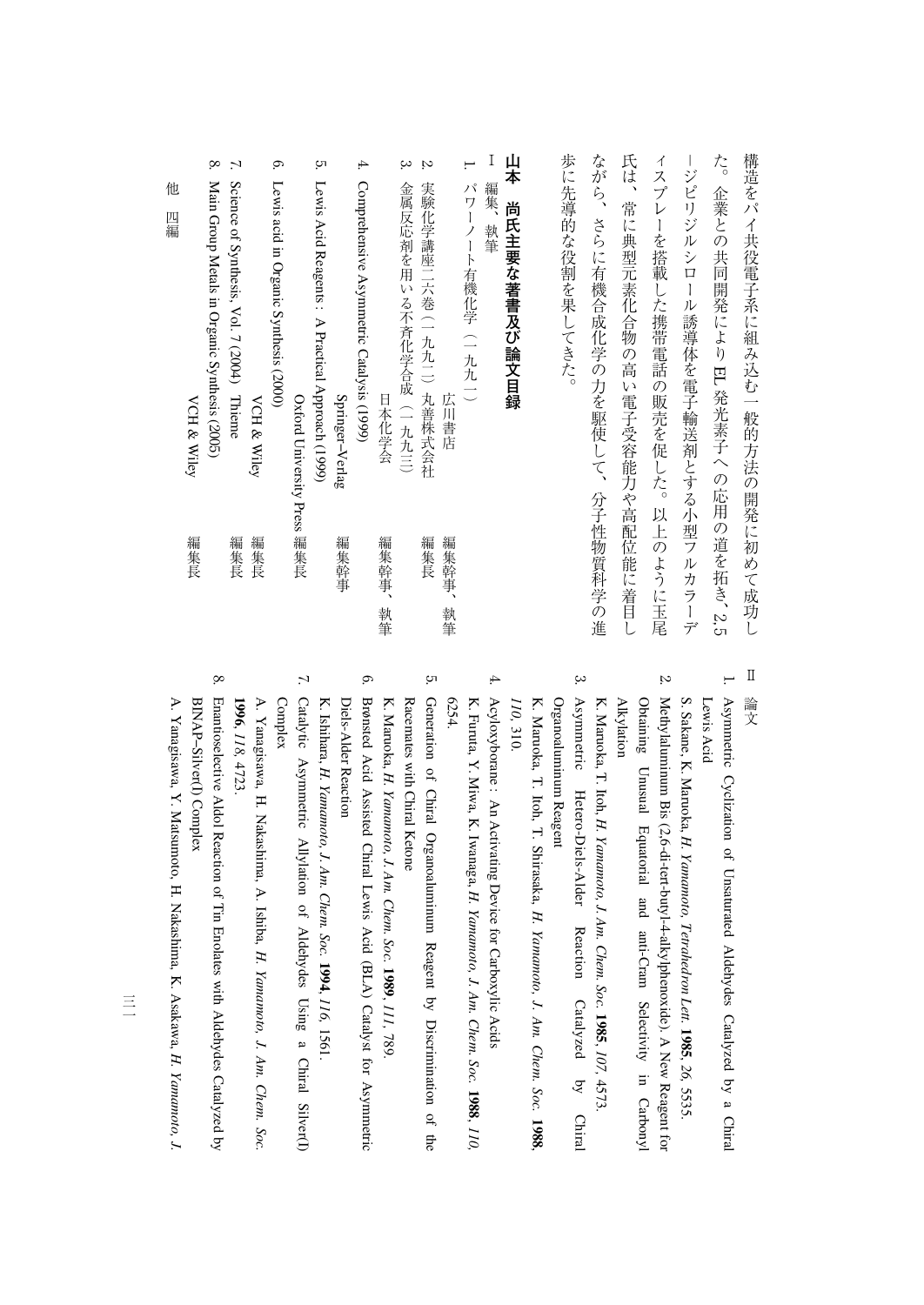*Am. Chem. Soc.* **1997**, *119,* 9319.

- 9. K. Ishihara, S. Nakamura, The First Enantioselective Biomimetic Cyclization<u>ຊ</u> **Polyprenoids** *H. Yamamoto, J. Am. Chem. Soc.* **1999**, *121,* 4906.
- 10. Molecular Recognition<u>ຊ</u> **Carbony Compounds**  Using Aluminum Tris(2,6- UnsaturatedUnsaturated Carbonyl Compounds **Compounds** diphenylphenoxide) (ATPH) : New Regio- and Stereoselective Alkylation<u>ຊ</u>

S. Saito, M. Shiozawa, T. Nagahara, M. Nakadai, *H. Yamamoto*, *J. Am. Chem. Soc.* **2000**, *122,* 7847.

11. Dearomatic Functionalization DearomaticAluminum Tris(2,6-diphenylphenoxide) Functionalization -ArCOCl Complex forNucleophilic

S. Saito, T. Sone, M. Murase, *H. Yamamoto, J. Am. Chem. Soc.* **2000**, *122,* 10216.

- 12. Y. Hoshino, Catalyzed Asymmetric Epoxidation<u>ຊ</u> Allylic Alcohols Novel Alpha-Amino Acid-Based Hydroxamic Acid Ligands for Vanadium-*H. Yamamoto, J. Am. Chem. Soc.* **2000**, *122,* 10452.
- 13. (IV) Salts Direct Condensation of**Carboxylic**  Acids with Alcohols**Catalyzed**  byHafnium-

K. Ishihara, S. Ohara, *H. Yamamoto, Science* **2000**, *290,* 1140. 14. Polystyrene-Bound Tetrafluorophenylbis(triflyl)methane asan

Solvent-Swellable and Strong Br /onsted Acid**Catalyst** K. Ishihara, A. Hasegawa, **H.** *Yamamoto, Angew. Chem. Int. Ed.* **2001**, *40,* 4077.

- 15. Enantioselectivity Enantioselectivity ThreeEnantioselective BINAP-Silver O- and N-Nitroso Complexes Aldol Synthesis and Their of Role Tin Enolate. on Regio- Isolation and <u>ຊ</u>
- N. Momiyama, *H. Yamamoto, J. Am. Chem. Soc.* **2004**, *126,* 5360. 16. Aminooxy**Carbony Compounds**  via Enamine Intermediate O-Nitroso Aldol Synthesis.**Catalytic**  Enantioselective Routeto alpha-

N. Torii, S. Saito, *H. Yamamoto, Proc. Nat. Acad. Sci. U.S.A.* **2004**, *101,*

- 
- I. Candly d. Highen Into annotation (, r)-8-optimerand 1, And 100 (, 15). The proposarion of  $\sim$  2004, 125, 1308, 127, 1308, 127, 1308, 128, 1400, 1400, 1400, 1400, 1400, 1400, 1400, 1400, 1400, 1400, 1400, 1400, 1400, 1
	-
	-
	-
	-
	-

Organic-

- 
- 
- 
- 
- 
- 

丸岡啓二、山本尚、有機合成化学協会誌、**1990**, *48,* 990.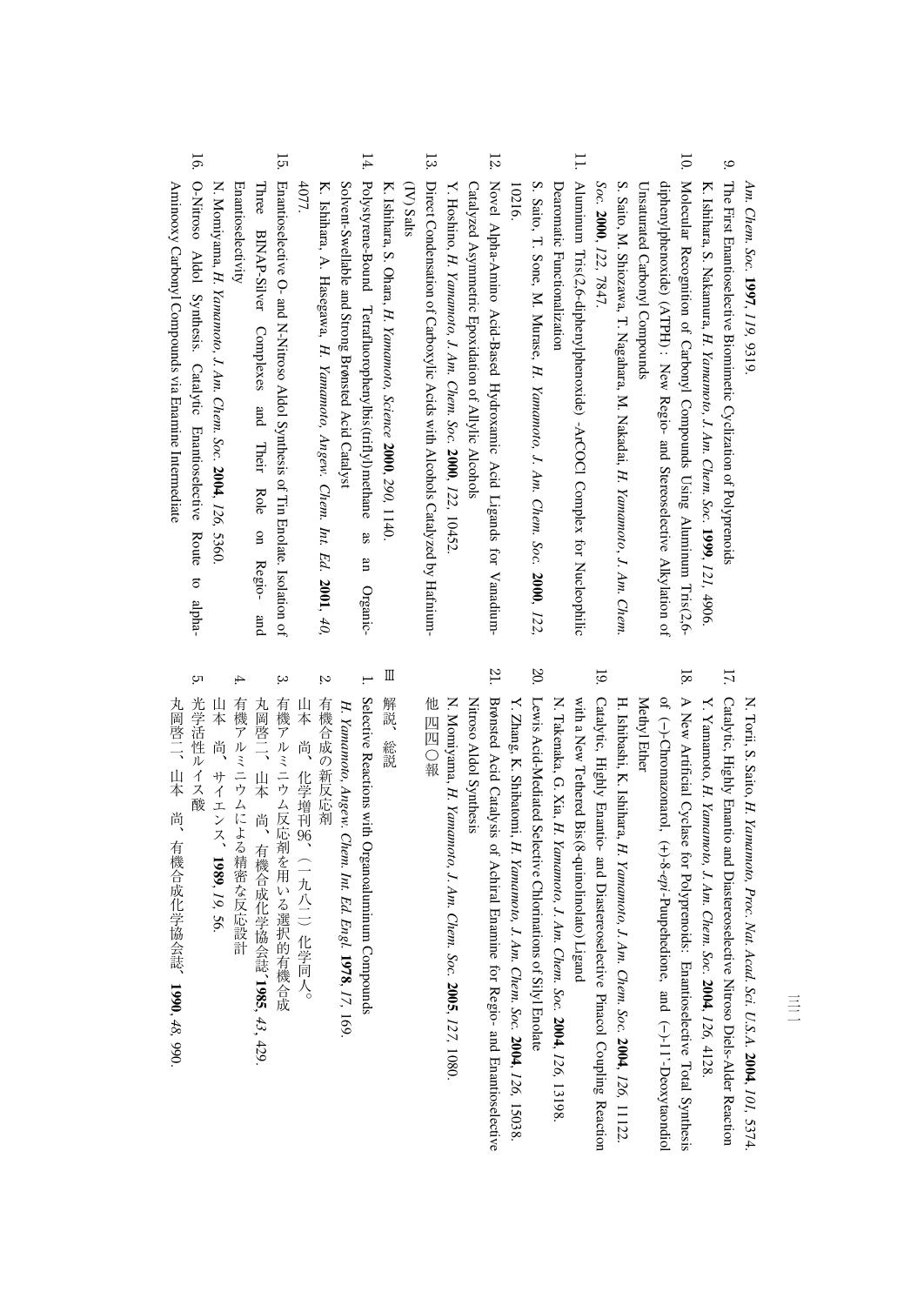| 他一〇二編 | H. Yamamoto and K. Futatsugi, Angew. Chem. Inter. Ed. 2005, 44, 1924. | 6. Designer Acids, Combined Acid Catalysis for Asymmetric Synthesi |
|-------|-----------------------------------------------------------------------|--------------------------------------------------------------------|

## 玉尾皓平氏主要な著書及び論文目録 **エヌトロ 『玉尾絵『玉尾絵』 『玉尾絵』 『玉尾絵』 『玉尾絵』 『玉尾絵』 『玉尾絵』 『玉尾絵』 『玉尾絵』 『玉尾絵』 『玉尾絵』 『玉尾絵』 『玉尾絵』 『玉尾絵』 『玉尾絵』 『玉尾絵』 『玉尾絵』 『玉尾絵』 『玉尾絵』 『玉尾絵』 『玉尾絵』 『玉尾絵』 『玉尾絵』 『玉尾絵』 『玉尾絵』 『玉尾絵』 『玉尾絵』 『玉尾絵』 『玉尾絵』 『玉尾絵』 『玉尾絵』 『玉尾絵』 『玉尾絵』 『玉尾絵』 『玉尾絵』 『玉尾絵』**

- $\mathbf I$ Ⅰ編集、執筆 編集、執筆
- 1. 大学院講義 有機化学 (Ⅰ、Ⅱ) (一九九八、一九九九) 大学院講義有機化学(Ⅰ、Ⅱ)(一九九八、一九九九)
- <u>ب</u> 4.  $\sim$  $\overline{c}$ 21世紀の有機ケイ素化学―機能性物質科学の宝庫(二〇〇四) 有機金属反応剤ハンドブック (二〇〇三) 季刊化学総説34「有機超原子価化合物」(一九九八) J. 一緒金属 スページ・コンド こうしょう こうしょう 季刊化学総説Organomet.世紀の有機ケイ素化学―機能性物質科学の宝庫(二〇〇四) Chem. ; Special「有機認用」(一九八)の「有機認用」(一九八)の「有機認用」(一九八)の「有機認用」(一九)の「有機認用」(一九)の「有機認用」(一九)の「有機認用」(一九)の「有機認用」(一九)の「有機認用」(一九 Issue for Interelement シーエムシー出版 監修、執筆 化学同人 日本化学会 東京化学同人 シーエムシー出版監修、執筆 化学同人監修、執筆 日本化学会編集、教授会編集、教授会編集、教授会編集、教授会編集、教授会編集、教授会編集、教授会編集、教授会編集、教授会編集、教授会編集、教授会編集、教授会編集、教授会編集、教授会編集、教授会編集、教授 大学の 大学 こうしょう こうしゅう しゅうしゅう こうしゅう あいしゅう しゅうしゅう しゅうしゅう しゅうしゅう しゅうしゅう しゅうしゅう しゅうしゅうしゅ 監修、 編集、 編集、 執筆 執筆 執筆
- 7. 6. J. CouplingJ. Linkage (2000)Organomet.Organomet. Reaction Chem. ; Special Chem. ; Special (2002) Issue Issue for A Half for 30 Elsevier Elsevier Years**Century**  of Cross− of 編集長、 編集長、 - スページ・スページ しゅうしょう - キャンプ スキャッシュ アイ・シー・シー しゅうしゃ しゅうしゃ しゅうしゃ しゅうしゃ しゅうしゃ しゅうしゃ しゅうしゅう しゅうしゅう しゅうしゃ しゅうしゃ しゅうしゃ しゅうしゃ しゅうしゃ しゅうしゃ 執筆 執筆
- 8. Bull.Polysilane Chem. Soc. Chemistry (2003) Jpn. (2004~) 日本化学会 Elsevier 日本化学会編集長 こうしょう こうしょう こうしょう こうしょう こうしょう こうしょう こうしょう こうしょう こうしょう こうしょう こうしょう こうしゃ こうしゃ こうしゃ アイ・プロセッサ こうしゃ 編集長 編集長、 - キャンプ スキャッシュ アイ・シー・シー しゅうしゃ しゅうしゃ しゅうしゃ しゅうしゃ しゅうしゃ しゅうしゃ しゅうしゅう しゅうしゅう しゅうしゃ しゅうしゃ しゅうしゃ しゅうしゃ しゅうしゃ しゅうしゃ 執筆
- $\prod$ Ⅱ論文 論文
- 1. **Skeletons** Skeletons AlcoholsStereocontrol:<br>> Newin. Intramolecular Approach $\overline{\sigma}$  Hydrosilation the StereoselectiveQ, Allyl and Synthesis of 1,3-Diol Homoallyl

*K. Tamao,* T. Nakajima, R. Sumiya, H. Arai, N. Higuchi, Y. Ito, *J. Am. Chem. Soc.* **1986**, *108,* 6090.

- 2. Stereoselective Metalated(Allyl)aminosilanes : A New, Practical Reagent for the -α Hydroxyallylation of Aldehydes to erythro-1,2-DiolSkeletons *K. Tamao,* E. Nakajo, Y. Ito, *J. Org. Chem.***1987**, *52*, 957.
- 3. Intramolecular Hydrosilation<u>ຊ</u> -α Hydroxy Enol Ethers: A New Highly *K. Tamao,* Stereoselective Route $\overline{5}$  Polyhydroxylated Molecules  $\preceq$  Nakagawa, H. Arai, N. Higuchi, Y. Ito, *J. Am. Chem. Soc.* **1988**,
- *110,* 3712. Nickel(0)-Catalyzed Cyclization of 1,7-Diynes via Hydrosilation:One-Step
- 4. Synthesis of 1,2-Dialkylidenecyclohexanes with a *Z* -Vinylsilane Moiety *K. Tamao,* K. Kobayashi, Y. Ito, *J. Am. Chem. Soc.* **1989**, *111*, 6478.
- <u>ب</u> *K. Tamao,* Selective Hydroacylation and Hydrovinylation of Allyl Alcohols 1-Silylvinyl Radical Cyclization:Silicon-Mediated Regio- and Stereo-K. Maeda, T. Yamaguchi, Y. Ito, *J. Am. Chem. Soc.* **1989**, *111,* 4984.
- თ.  $\Xi$ Oligosiloles : First Synthesis Based on a Novel Endo-Endo Mode tramolecular Reductive Cyclization of Diethynyl-silanes *K. Tamao,* S Yamaguchi, M. Shiro, *J. Am. Chem. Soc.* **1994**, *116,* 11715.
- 7. Silole-Containing π-Conjugated Systems. 3. A Series of Silole-Thiophene *K. Tamao,* Cooligomers and Copolymers: Synthesis, Properties, and ElectronicStructures Y. Yamaguchi, Y. Ito, Y. Matsuzaki, T. Yamabe, M. Fukushima,S Mori, *Macromolecules* **1995**, *28,* 8668.
- 8. with 1,1'-Bicyclopentadiene: Theoretical Study on the ElectronicStructure of 2,2'-Bisilolei. Comparison σ\*<br>σ\* Conjugation and Low-Lying LUMO as the Origin of Unusual Optical Properties of 3,3',4,4'-Tetraphenyl-2,2'-bisilole S. Yamaguchi, *K. Tamao, Bull. Chem. Soc. Jpn.***1996**, *69,* 2327.
- 9. *K. Tamao,* Silole Derivatives as Efficient Electron Transporting Materials M. Uchida, T. Izumizawa K. Furukawa,S Yamaguchi, *J. Am.*

*Chem. Soc.*

**1996**, *118,*

11974.